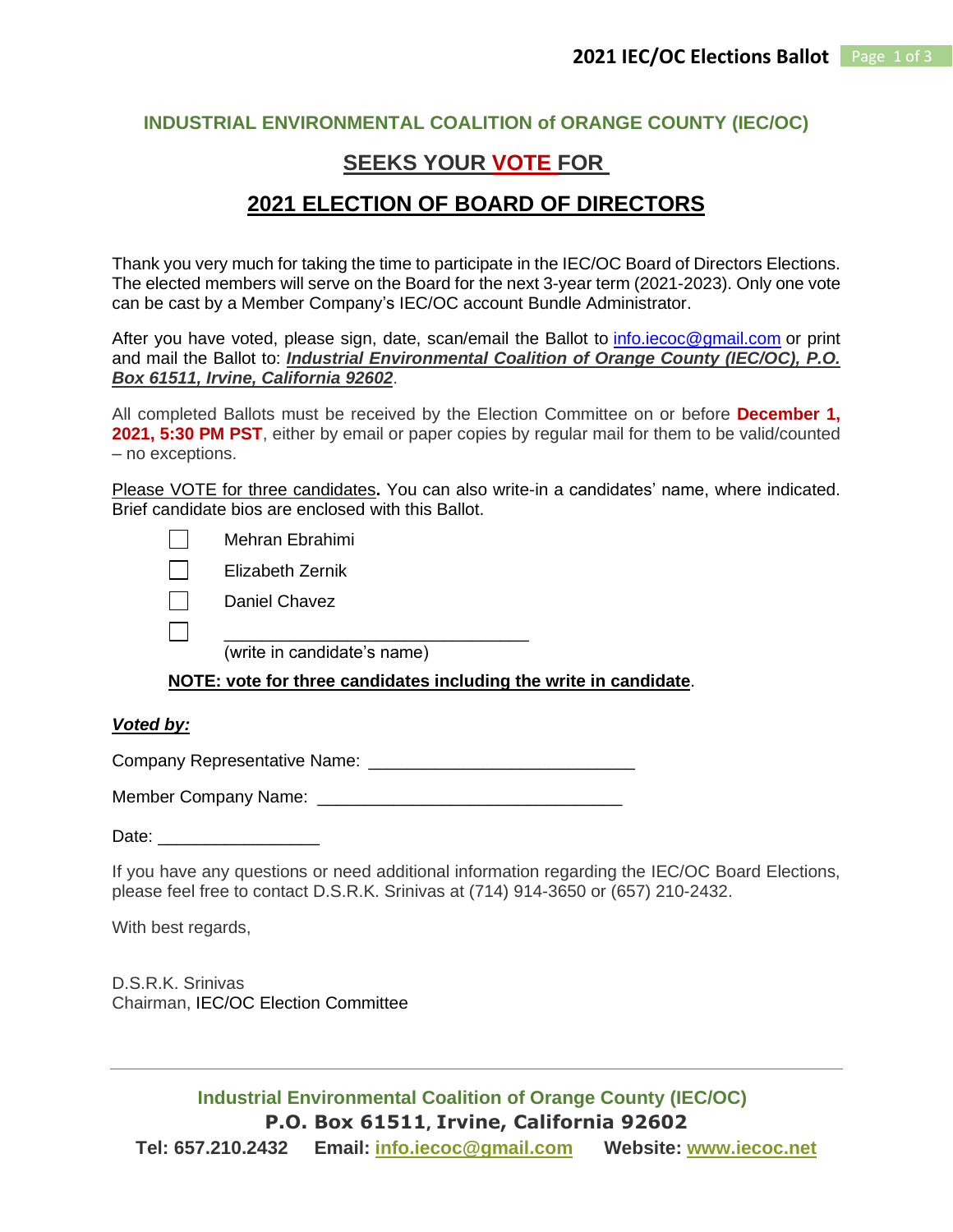# **2021 IEC/OC Board Elections – Candidate Bios**

## **Mehran Ebrahimi:**

**Mr. Ebrahimi** is a Senior Engineer with over 13 years of environmental consulting experience focusing on developing NPDES permit compliance strategies. He provides storm water and wastewater program support to a variety of industrial facilities in California covered under the Industrial General Permit including landfills, wineries, foundries, recycling, and manufacturing facilities. He has developed site-specific water balance models and hydrologic calculations to design storm water treatment and infiltration systems. His experience with water treatment includes treatability evaluations, hydraulic design, data management, field oversight, sampling, and system troubleshooting. He has also led the design, operation and maintenance, and optimization of storm water treatment and infiltration projects.

Mr. Ebrahimi has valuable experience developing compliance documents including Storm Water Pollution Prevention Plans (SWPPPs), Hazardous Materials Business Plans (HMBPs), and Spill Prevention, Control, and Countermeasure (SPCC) Plans. Mehran is a California-licensed Professional Civil Engineer, a Qualified Industrial Stormwater Practitioner (QISP) Trainer of Record (ToR), and a Qualified Stormwater Pollution Prevention Plan Developer (QSD).

He currently serves as Co-Chair of the California Stormwater Quality Association's (CASQA) Industrial Stormwater Subcommittee and is the Secretary of the Board for the Industrial Environmental Coalition of Orange County (IEC/OC).

## **Elizabeth Zernik:**

**Elizabeth Zernik**, ToR/QISP/CGL, QSD/QSP, CPESC is designated by the California Stormwater Quality Association (CASQA) as a Certified Trainer of Record (ToR) for the Industrial General Permit (IGP). CASQA based the selection on experience in the California Industrial General Permit (IGP) implementation, academic credentials, and training competencies of the applicants. Ms. Zernik is part of an inaugural set of ToRs qualified to conduct training required under the California IGP. Ms. Zernik has over 20 years of experience in environmental and stormwater quality compliance. Ms. Zernik has provided construction and industrial stormwater support services to a wide range of clients. She maintains a current understanding of stormwater regulations and the practical implications to a client site. She has taught field and classroom compliance training courses. She is currently working to provide ongoing content support to the IGP Training Team, developing the training for the Qualified Industrial Stormwater Practitioner (QISP) Certification. Elizabeth Zernik is currently serving on the IEC/OC Board and also as the Vice-President. As a Board Member, she intends to continue serving on the Programming and Marketing Committees, assist with the website management, and support the Board as the Vice-President or any other role assigned to her.

**Industrial Environmental Coalition of Orange County (IEC/OC) P.O. Box 61511, Irvine, California 92602 Tel: 657.210.2432 Email: [info.iecoc@gmail.com](mailto:info.iecoc@gmail.com) Website: [www.iecoc.net](http://iecoc.wildapricot.org/)**